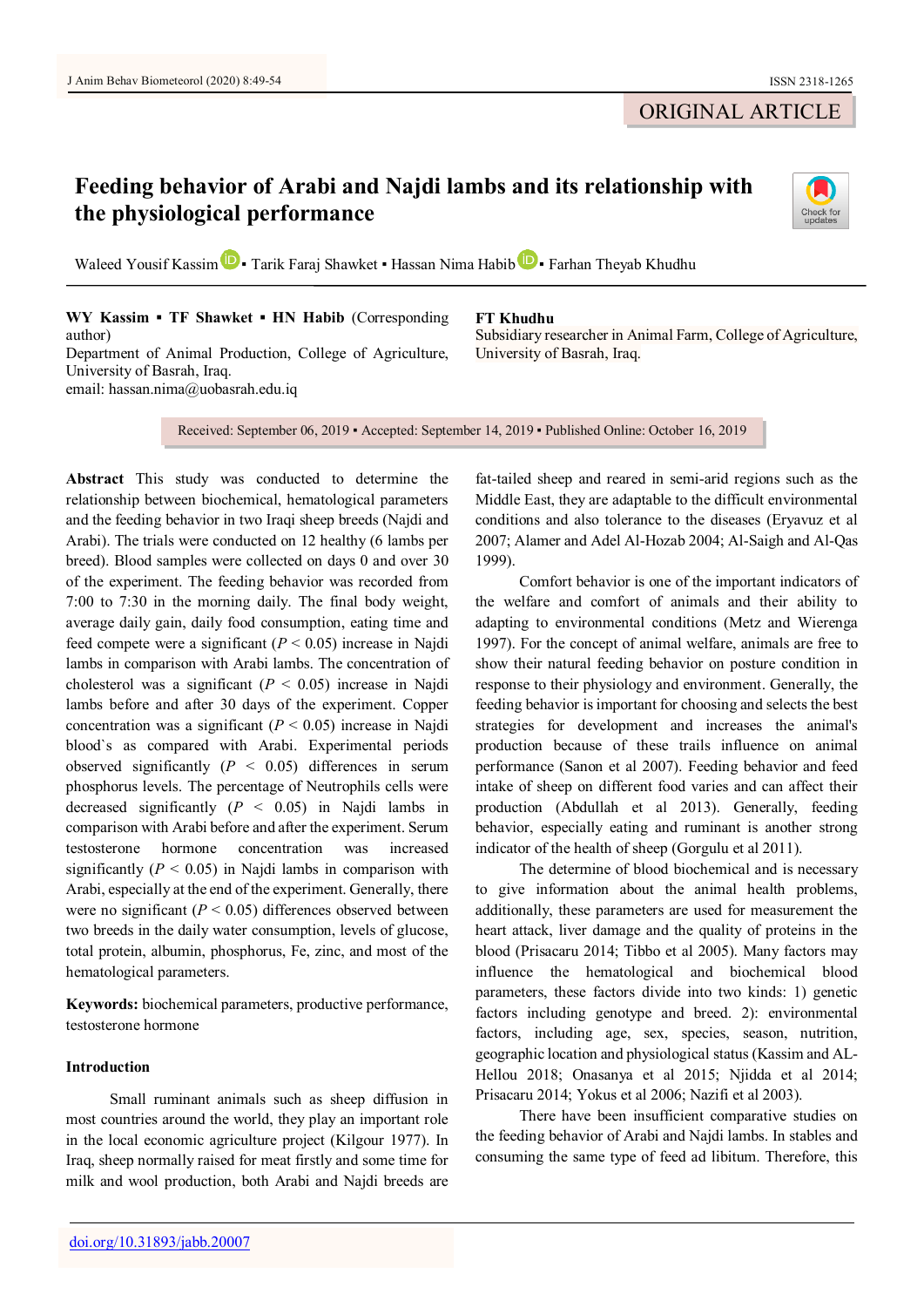study was carried out to determine the feeding behavior of Arabi and Najdi and related to physiological performance.

As limited information about the feeding behavior of our local breed of Iraqi sheep. Therefore, this study was carried out to determine how the breed (Arabi and Najdi sheep) and experimental period can affect the biochemical and hematological parameters and related to their feeding behavior.

## **Materials and Methods**

This study was conducted in the animal field of College of Agriculture, University of Basrah from 1/1/2015 to 30/1/2015, to study the behavior of feeding in two sheep breeds (Arabi and Najdi) and the changes in some biochemical and blood parameters during this period. Twelve healthy lambs, aged between 6-7 months old, were divided randomly into two groups (6 lambs per breed). The live body weight at the beginning of the study ranged from  $(18.87\pm1.16)$  to  $(19.05\pm2.15)$  Kg for Arabi and Najdi lambs respectively. During the morning (at 7:00 o`clock), each group was housed in the box (4X4 m2) at least for 30 minutes and provided with the same diet include 74% wheat bran, 24% barley and 1% vitamins and mineral premix (diet was given based on 2% of body weight). Clean water was ad libitum in each box. The remaining food and water were determined daily to collect the food and water consumption. During that period (30 min.), the feeding behavior observations were taken by direct seeing. The eating time, feed compete and standing time was recorded daily between 7:00 to 7:30 in the morning. Body weight was recorded at the start of the experiment and then every two weeks. The means of maximum and minimum temperatures during the 30 days of the experiment were 16.9 and 11.3  $\degree$ C respectively, those temperatures were recorded by using a thermometer. Jugular vein blood samples (10 ml per animals) were collected before the beginning the experiment and then every 15 days. 2 ml of blood samples kept in anticoagulants plastic tubs, while, 8 ml kept in coagulants tubs. Blood Samples were transported to the laboratory, the hematological parameters were determined directly, while, other samples (8 ml) separated by centrifugation at 3000rpm for 20 minutes and frozen under  $(-20 °C)$  until analysis.

Total white blood cells count (WBCc), white cell differentiation number and red blood cell number (RBC) were measured by using haemocytometer method, whereas, packed cell volume was measured by using hematocrit method. Both methods were described by Schalm (1986). The levels of glucose, cholesterol, total protein, and albumin were measured by using a chemical kit of the Germany Biochemical Company. The levels of phosphorus, Fe, copper and zinc were determined by using a chemical kit of the Egyptian Company for Biotechnology. Testosterone was determined by using a procedure associated with the kit of the Monobind Inc Company – U.S.A.

The observed data were analyzed statistically using the SPSS (2010) software package with one-way analysis of variance. Statistically significant differences were determined by the  $P < 0.05$  levels of significance. The general statistical model was:

$$
Y_{ijk} = \mu + B_i + P_j + BP_{ij} + e_{ijk}
$$

where:  $Y_{ijk}$  is the kth observation of the ith breed, within the jth period. $\mu$ : common mean. T<sub>i</sub>: the effect of the ith breed  $(i=2)$ . P<sub>i</sub>: the effect of the jth period  $(i=3)$ . BP<sub>ij</sub>: the effect of the interaction between breed and periods.  $e_{ijk}$ : the experimental error, randomly and naturally distributed on all observations.

#### **Results and Discussion**

Growth characteristics and feeding behaviors in two sheep breeds were observed in Table 1. The final body weight, average daily gain, daily food consumption, eating time and feed compete were a significant  $(P < 0.05)$  increase in Najdi lambs in comparison with Arabi lambs. In addition, feed conversion was better in Najdi lambs as compared with Arabi. There were no significant  $(P < 0.05)$  differences observed between two breeds in the daily water consumption. The increases in final body weight and average daily gain may be due to the genotype, according to Abdulla et al (2013) who study the feeding behavior in two species of animals (goats and sheep) found variation in average daily gain which related with the genotype. There is a relationship between daily food consumption, feed conversion and eating time (Gorgulu et al 2011), when animals spent more time in the eating will lead to stimulating more saliva secretion, and elevate in the amount of food consumed (Carter et al 1990). Whereas, Keskin et al (2010) concluded that the eating behavior increased when the food was available, and they suggested that fed animals in pens (not grazing) allow animals to spend more time in eating. Additionally, the differences in the genotype capacity, body weights and movement activity between Najdi and Arabi lambs might be another reason for the variation in feeding behavior. On the other hand, heavier animals need more amount of food than thinner once, so, based on our data (Table 1) Najdi eating more food as compared with Arabi as a result of their high body weight. These results are compatible with the result of Lebopa et al (2011) who found that the breed had an effect on eating time and standing time either goats are browsed or grazed. In addition, the result agrees with Van Soest (1994). Feed compete behavior is natural biological action during feeding, especially under group feeding management or limited space in pens (Prezivaca et al 2012; Kilgour 1977).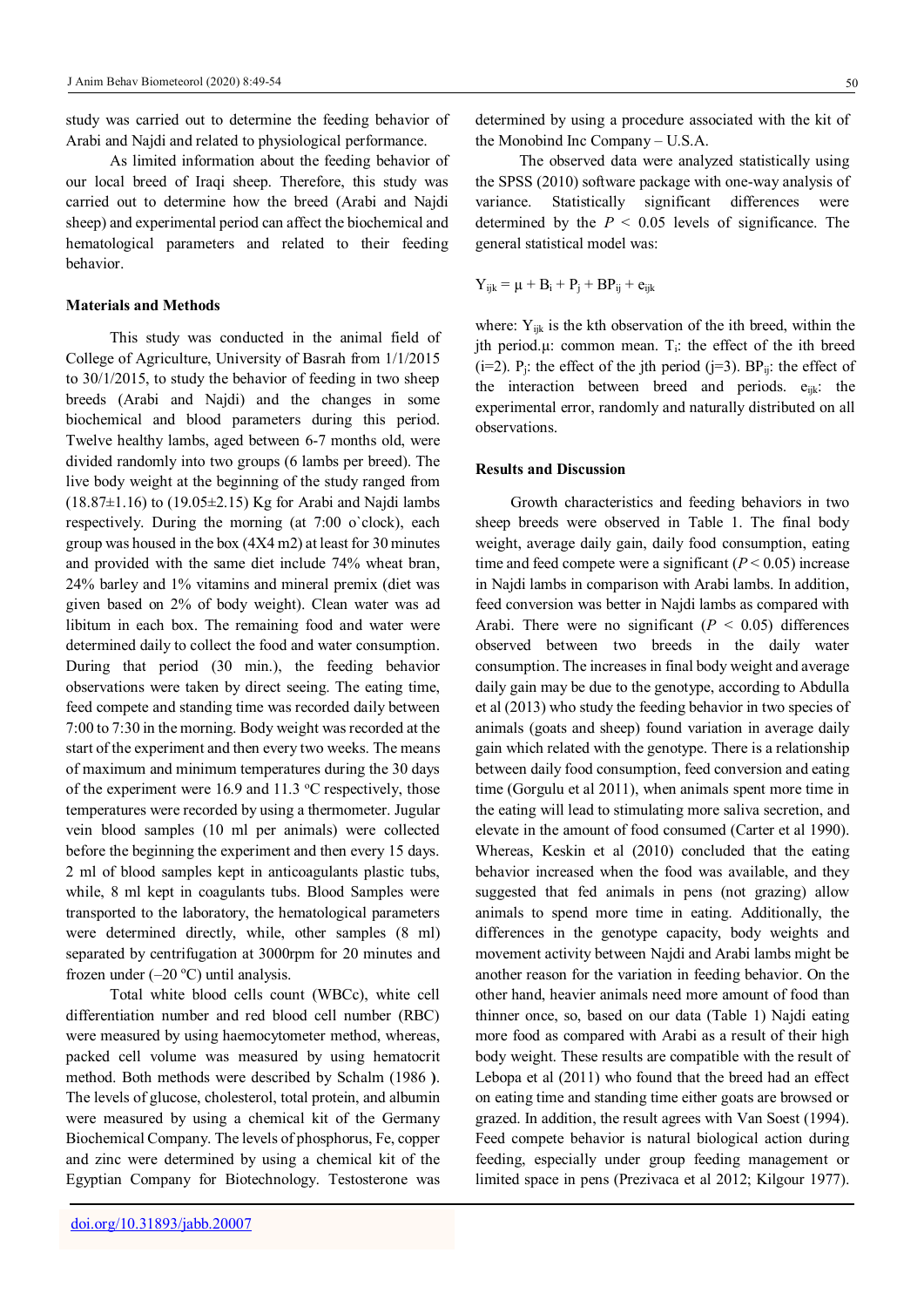Najdi was higher statistically in the daily water intake as compared with Arabi sheep. Keskin et al (2005) reported that

there is a lineal relationship between dry mater consumption and water intake in small ruminant.

| Table 1 Growth characteristics and feeding behavior in two sheep breeds (during 30 min.) (Mean±S.E.). |  |
|-------------------------------------------------------------------------------------------------------|--|
|-------------------------------------------------------------------------------------------------------|--|

| Parameters                   |                                 |                                 |            |  |  |
|------------------------------|---------------------------------|---------------------------------|------------|--|--|
| <b>Breed</b>                 | Arabi                           | Najdi                           | $P$ -value |  |  |
| Initial body weight (kg)     | $18.87 \pm 1.16$                | $19.05 \pm 2.15$                | 0.278      |  |  |
| Final body weight            | $21.00 \pm 2.71$ <sup>b</sup>   | $22.90 \pm 2.00^a$              | 0.00       |  |  |
| Average daily gain $(g)$     | $71.00 \pm 3.66^b$              | $128.33 \pm 3.10^a$             | 0.00       |  |  |
| Daily food consumption $(g)$ | 574.00 $\pm$ 12.81 <sup>b</sup> | $725.47 \pm 11.87$ <sup>a</sup> | 0.00       |  |  |
| Feed conversion $(g/g)$      | $8.08 \pm 0.98$ <sup>a</sup>    | $5.65 \pm 0.92^b$               | 0.00       |  |  |
| Eating time (min.)           | $25.43\pm0.11^{b}$              | $27.39 \pm 0.09^a$              | 0.00       |  |  |
| Feed compete (No.)           | $1.53 \pm 0.02^b$               | $2.57 \pm 0.03^{\circ}$         | 0.00       |  |  |
| Daily water intake (L)       | $1.08 \pm 0.02$                 | $1.32 \pm 0.02$                 | 0.356      |  |  |
|                              |                                 |                                 |            |  |  |

The data are shown in Table 2 indicated that the levels of glucose, total protein and albumin did not differ either between breeds or between experimental periods. The concentration of cholesterol was a significant ( $P < 0.05$ ) increase in Najdi lambs before and after 30 days of the experiment. The interaction between period and breed indicated that the level cholesterol dropped from 121.26±3.96 mg/100ml before beginning of experiment to  $61.52 \pm 2.96$ mg/100ml in the end of the experiment. Glucose, total protein and albumin levels were not significant differences between breeds or experimental periods, thus means that breed do not effect on these parameters either before or after the experiment. These findings are similar to the reports of Prisacaru (2014), Glowinska and Oler (2013), Kucera and Chladek (2004) in different cattle breeds. The concentration

of cholesterol was significant higher in Najdi as compared with Arabi. Prisacaru (2014) suggested that cholesterol is one of some biochemical parameters that effect by breeds in Romania cattle. Whereas, the reason of the dropping of cholesterol level during the end of the experiment may be due to that testosterone hormone was higher significantly in Najdi serum as compared with Arabi (Figure 1), testosterone as [steroid](http://en.wikipedia.org/wiki/Steroid) hormone is derived from [cholesterol](http://en.wikipedia.org/wiki/Cholesterol) (Waterman and Keeney 1992), so, naturally cholesterol level will decrease in the blood to meet the requirements of testosterone synthesis in [Leydig cells](http://en.wikipedia.org/wiki/Leydig_cells) (Brooks 1975). The values of glucose, cholesterol, total protein and albumin were within normal range in Arabi and Najdi sheep (Kassim and AL-Hellou 2018; Kassim 2017).

| Parameters         | <b>Breed</b>     | Glucose<br>mg/100ml | Cholesterol<br>mg/100ml        | Total protein<br>g/100ml           | Albumin<br>g/100ml |
|--------------------|------------------|---------------------|--------------------------------|------------------------------------|--------------------|
| Experiment periods | 0 <sub>day</sub> |                     |                                |                                    |                    |
| Arabi              |                  | $44.44 \pm 3.42$    | $111.21 \pm 3.91^b$            | $5.28 \pm 0.55$                    | $3.68 \pm 0.42$    |
| Najdi              | $45.12 \pm 6.11$ |                     | $131.31 \pm 4.46^a$            | $6.40\pm0.88$                      | $4.92 \pm 0.53$    |
| Overall mean       |                  | $44.78\pm4.50$      | $121.26 \pm 3.96$ <sup>A</sup> | $4.30\pm0.50$<br>$5.84 \pm 0.40$   |                    |
| Experiment periods |                  |                     | 30 days                        |                                    |                    |
| Arabi              |                  | $41.12 \pm 3.60$    | $52.71 \pm 0.91^b$             | $4.34\pm0.92$<br>$5.16 \pm 1.12$   |                    |
| Najdi              |                  | $44.06 \pm 3.41$    | $70.33 \pm 4.39^{\text{a}}$    | $7.02 \pm 0.66$<br>$3.94 \pm 0.51$ |                    |
| Overall mean       |                  | $42.59 \pm 3.26$    | $61.52 \pm 2.96^{\rm B}$       | $6.09 \pm 1.11$<br>$4.14\pm0.48$   |                    |
| $P$ -value         |                  | 0.209               | 0.00                           | 0.234                              |                    |

**Table 2** Effect of the breed and experimental periods on biochemical parameters (Mean±S.E.).

Different capital and small letter within class means significant difference ( $P < 0.05$ ) between periods and breeds respectively.

There was no significant  $(P < 0.05)$  differences were presented between two breeds in most mineral concentrations such as phosphorus, Fe and zinc except in copper concentration, which showed a significant  $(P < 0.05)$ increase in Najdi blood`s as compared with Arabi (Table 3). Experimental periods observed significantly ( $P < 0.05$ ) differences only in serum phosphorus levels, which is raised from  $23.58\pm 3.66$  mg/100ml before experiment to  $28.74\pm$ 2.68 mg/ml at the end of the experiment. The depression in phosphorus level after 30 days of the experiment may be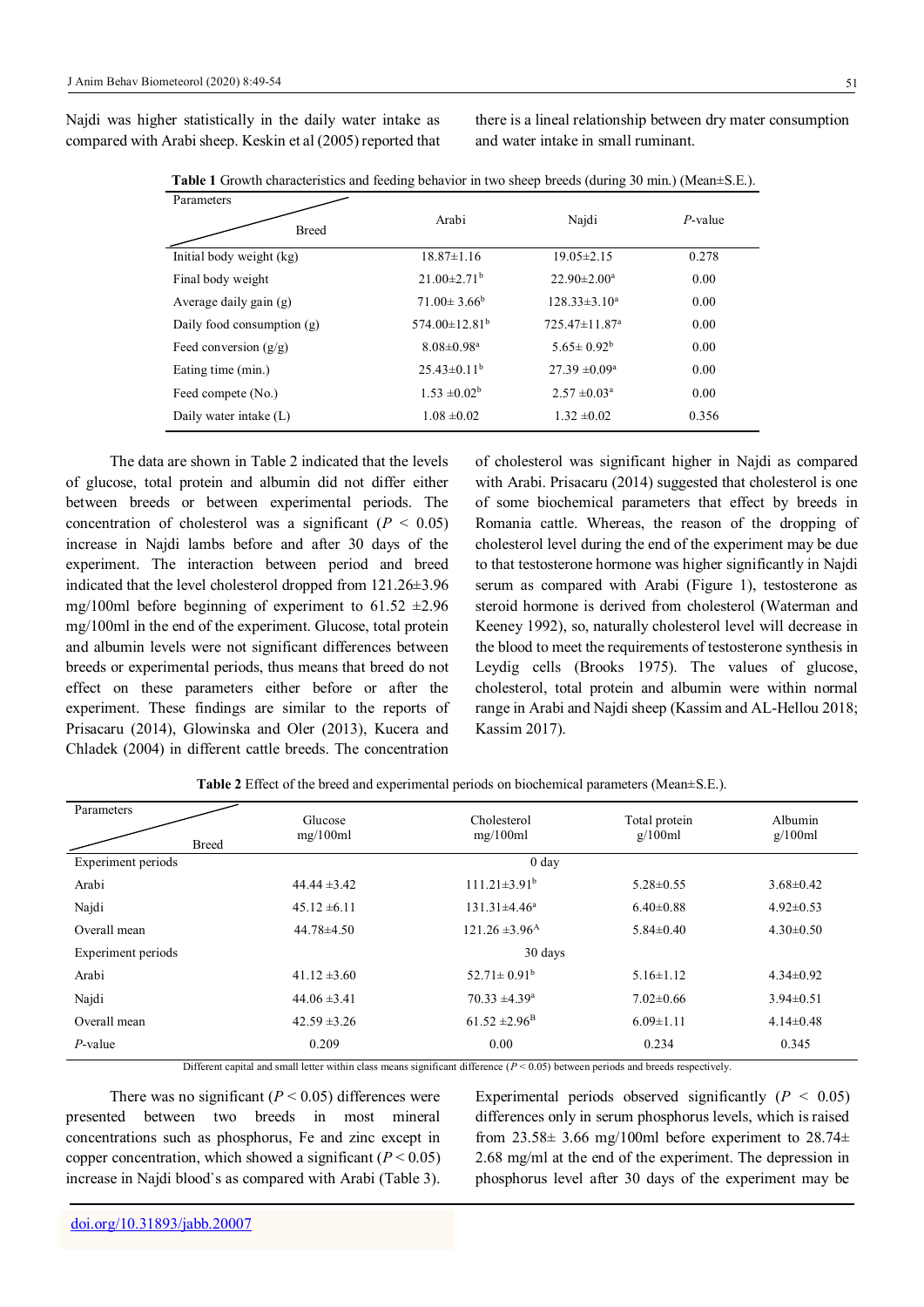explained as follows: both phosphor and calcium are necessary for information the matrix bone and sharing in the skeletal growth, especially in younger animals (Prisacaru 2014), so, such animals need more amount of minerals bones, which take it from blood circulation. Copper concentration was significantly increased in Najdi blood`s as compared with Arabi. Samaradzija et al (2011) showed that blood serum mineral concentrations such as Ca, P, Na, K, Cl and Mg are effected by the goat breeds. The values of phosphorous, Fe, copper and zinc were within normal range in Arabi and Najdi sheep (Kassim and AL-Hellou 2018; Kassim 2017).

The data in Table 4 indicated that no significant  $(P \leq$ 0.05) differences were observed between breeds or experimental periods in most hematological parameters except in Neutrophil cells. The percentage of Neutrophils cells were decreased significantly  $(P < 0.05)$  in Najdi lambs in

comparison with Arabi before and after the experiment. Hematological parameters do not affect by breed or experimental periods, so, there is no any negative changes in blood hematological, which are considered as an index for the activation of the metabolic processes and the health of the animal`s body. Generally, the ratio of L/N does not differ between two breeds, which means that animals did not suffer from any stress conditions during the experiment. However, the value for Neutrophil was higher for Arabi lambs in comparison with Najdi that means that Arabi was more suffer from stress, may be as a result of the environmental conditions or housed (Coles 1980). This result agrees with Njidda et al (2014) in Nigeria sheep breeds. The values of hematological parameters in the present study are falling within the normal range reported in sheep (Njidda et al 2014; Baneejee 2007; Campbell et al 2003).

| Parameters<br><b>Breed</b> | Phosphorus<br>mg/100ml        | Fe<br>mg/100ml                         | Copper<br>$\mu$ g/100ml         | Zinc<br>$\mu$ g/100ml |
|----------------------------|-------------------------------|----------------------------------------|---------------------------------|-----------------------|
| Experiment periods         |                               | 0 <sub>day</sub>                       |                                 |                       |
| Arabi                      | $22.04\pm3.16$                | $1.16 \pm 0.15$                        | $89.07 \pm 9.84^b$              | $35.90 \pm 3.51$      |
| Najdi                      | $25.13 \pm 3.7$               | $1.54 \pm 0.11$                        | $134.59 \pm 8.15^a$             | $35.14 \pm 4.09$      |
| Overall mean               | $23.58 \pm 3.66^B$            | $1.83 \pm 0.10$                        | $111.8 \pm 4.18$                | $35.52 \pm 3.63$      |
| Experiment periods         |                               | 30 days                                |                                 |                       |
| Arabi                      | $28.44 \pm 2.48$              | $62.35 \pm 21.09^b$<br>$2.04 \pm 0.05$ |                                 | $3.79 \pm 36.79$      |
| Najdi                      | $29.03 \pm 2.25$              | $2.13 \pm 0.01$                        | $127.26 \pm 14.47$ <sup>a</sup> | $25.61 \pm 3.14$      |
| Overall mean               | $28.74 \pm 2.68$ <sup>A</sup> | $2.08 \pm 0.06$                        | $94.80 \pm 16.41$               |                       |
| $P$ -value                 | 0.00                          | 0.328                                  | 0.00                            | 0.278                 |

**Table 3** Effect of the breed and experimental periods on some mineral concentrations (Mean± S.E.)

Different capital and small letter within class means significant difference (*P* < 0.05) between periods and breeds respectively.

**Table 4** Effect of the breed and experimental periods on hematological parameters (Mean±S.E.).

| Parameters         | <b>RBC</b>       | <b>PCV</b> | <b>WBC</b>  | L          | N                 | L/N        |
|--------------------|------------------|------------|-------------|------------|-------------------|------------|
|                    | $(10^6$ /ml)     | $(\%)$     | $(10^3/ml)$ | $(\%)$     | $(\%)$            | $(\%)$     |
| <b>Breed</b>       |                  |            |             |            |                   |            |
| Experiment periods | 0 <sub>day</sub> |            |             |            |                   |            |
| Arabi              | 8.70             | 23.70      | 5.18        | 55.2       | 40.9 <sup>a</sup> | 1.34       |
|                    | $\pm 1.41$       | $\pm 1.04$ | $\pm 1.80$  | $\pm 1.23$ | $\pm 2.30$        | $\pm 0.08$ |
| Najdi              | 8.91             | 24.21      | 5.58        | 61.1       | $37.8^{b}$        | 1.61       |
|                    | $\pm 2.24$       | ±1.11      | $\pm 1.13$  | $\pm 1.00$ | $\pm 1.3$         | $\pm 0.06$ |
| Overall mean       | 8.80             | 23.95      | 5.38        | 58.1       | 39.35             | 1.47       |
|                    | $\pm 1.75$       | ±1.81      | $\pm 2.78$  | $\pm 2.60$ | $\pm 2.51$        | $\pm 0.03$ |
| Experiment periods |                  | 30 days    |             |            |                   |            |
| Arabi              | 7.44             | 25.40      | 5.03        | 51.3       | 41.8 <sup>a</sup> | 1.22       |
|                    | $\pm 0.36$       | $\pm 0.87$ | $\pm 1.06$  | $\pm 2.2$  | $\pm 1.98$        | $\pm 0.03$ |
| Najdi              | 8.89             | 26.40      | 4.86        | 55.8       | 37.7 <sup>b</sup> | 1.50       |
|                    | $\pm 1.81$       | $\pm 0.33$ | ± 1.37      | ±1.9       | $\pm 2.57$        | $\pm 0.05$ |
| Overall mean       | 8.16             | 25.90      | 4.94        | 53.5       | 39.7              | 1.36       |
|                    | $\pm 1.81$       | $\pm 1.67$ | $\pm 2.37$  | $\pm 1.25$ | $\pm 1.14$        | $\pm 0.03$ |
| $P$ -value         | 0.388            | 0.211      | 0.245       | 0.365      | 0.00              | 0.321      |

Different capital and small letter within class means significant difference (*P* < 0.05) between periods and breeds respectively.

L: Lymphocytes. N: Neutrophils. L/N: Lymphocytes/Neutrophils.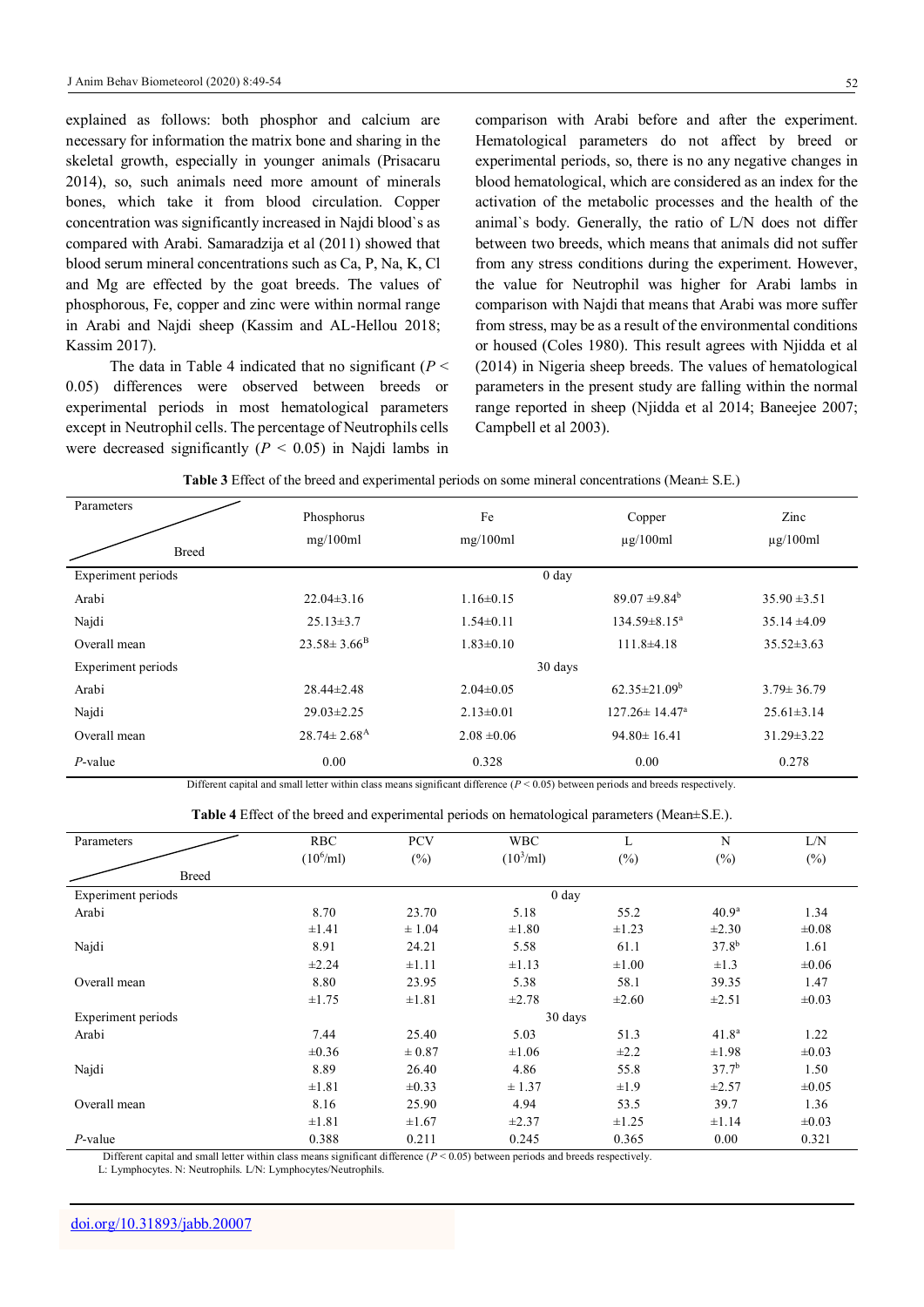Serum testosterone hormone concentration was increased significantly  $(P < 0.05)$  in Najdi lambs in comparison with Arabi, especially at the end of the experiment (Figure 1). The mean values ranged from  $2.21 \pm 0.11$  to 4.81 $\pm$ 0.13 ng/ml for Arabi lambs and from 3.01 $\pm$ 0.17 to 7.11±0.23 for Najdi lambs before and after 30 days of experiment respectively. Testosterone concentration was

higher in Najdi blood as compared with Arabi especially, in the end of the experiment. According to Abdel-Hafez (2002) testosterone secretion depends on the animal`s genetic ability and their scrotum circumference. Generally, Najdi rams have bigger testes as compared with Arabi once (Al-Asadi 2017). This result is similar to the result of Tajangookeh et al (2007) in three breeds of Iranian fat-tailed rams.



**Figure 1** Effect of the breed and experimental periods on testosterone.

#### **Conclusions**

From our data, it could be suggested that Arabi lambs (when housed in pens) are less on food consumption, which reflex negatively on final body weight, average daily gain and food conversion in comparison with Najdi lambs. On the other hand, Najdi sheep spent more time in eating and less time in standing. Therefore, Najdi breed is better than Arabi breed when rearing as groups holding management. Furthermore, the breed has an effect on the concentrations of the biochemical metabolic and hematological parameters may be due to the variation in activity between breeds.

#### **Acknowledgments**

The authors are grateful to Dr. Wessam Monther Mohammed Saleh College of Veterinary Medicine, University of Basrah. In addition, we give our thanks to all the people who help us specially, the workers in the Animal Field.

## **Conflict of Interest Statement**

We confirm that we have no conflicts of interest.

#### **References**

Abdel-Hafez MAM (2002) Studies on reproductive performance in sheep. Ph.D. Thesis, Faculty of Agriculture, Zagazig University, Zagazig Egypt.

Abdullah NM, Baber ME, Abdul jabbar M, Bahtti JA (2013) Feeding behavior, voluntary intake and digestibility of various summer fodders in sheep and goats. Pakistan Journal of Zoology 45:53-58.

Alamer M, Adel Al-Hozab N (2004[\) Effect of water deprivation and](http://cat.inist.fr/?aModele=afficheN&cpsidt=15919981)  [season on feed intake, body weight and thermoregulation in Awassi](http://cat.inist.fr/?aModele=afficheN&cpsidt=15919981)  [and Najdi sheep breeds in Saudi Arabia.](http://cat.inist.fr/?aModele=afficheN&cpsidt=15919981) Journal of Arid Environments 59:71-84.

Al-Asadi FA (2017) Effect of adding some amino acid and Beet juice to the dilutors on some cooling and freezing rams semen trails. Ph.D. Thesis, College of Agriculture, University of Basrah, Iraq.

Al-Saigh MNR, Al-Qas JA (1999) Sheep and Goats Production. In: Chapter II: The Breeds of Sheep and Goats and the Classification Methods, Dar Alhakma-University of Basrah, pp. 27-52.

Baneejee GC (2007) A Textbook of Animal Husbandry. 8th Ed. Published by Raju Primlani for Oxford and IBJ publishing Co. PVT Ltd, New Delhi, pp. 1079.

Brooks RV (1975) Androgens. Journal of Clinical Endocrinology & Metabolism 4:503–520.

Campbell JR, Kenealy MD, Campbell KE (2003) Animal Science. The Biology, care and Production of Domestic Animals. McGraw Hill US, Pp. 510.

Carter RF, Allen OB, Grovum WL (1990) The effect of feeding frequency and meal size on amounts of total and parotid saliva secreted by sheep. British Journal of Nutrition, 63: 305-318.

Coles EH (1980) Veterinary Clinician Pathology 3rd. Edn. W.B. Sanders Co. Philadelphia, pp. 10-20.

Eryavuz A, Avci G, Kucukkurt I, Fidan AF (2007) Comparison of plasma leptin, insulin and thyroid hormone concentrations and some biochemical parameters between fat-tailed and thin-tailed sheep breeds. Revue de Médecine Vétérinaire 158:244-249.

Glowinska B, Oler A (2013) Biochemical and hormonal characteristics of peripheral blood in bulls in relation to genotype. FoliaBiologica (Kraków) 61:73-77.

Gorgulu M, Boğa M, Sahinler S, Kilic U, Darcan, N (2011) Meal criterion and feeding behaviour in sheep and goats. Challenging